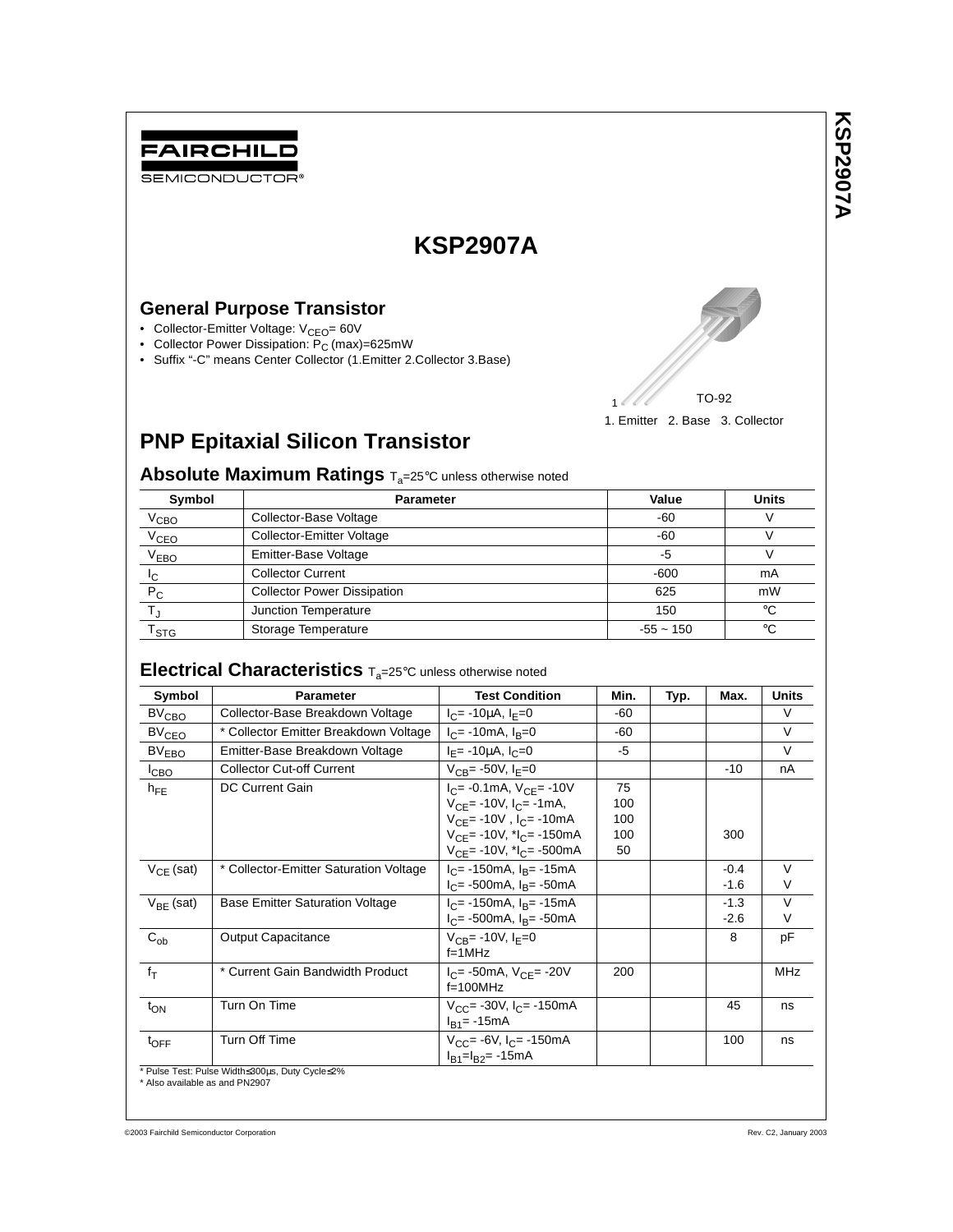

©2003 Fairchild Semiconductor Corporation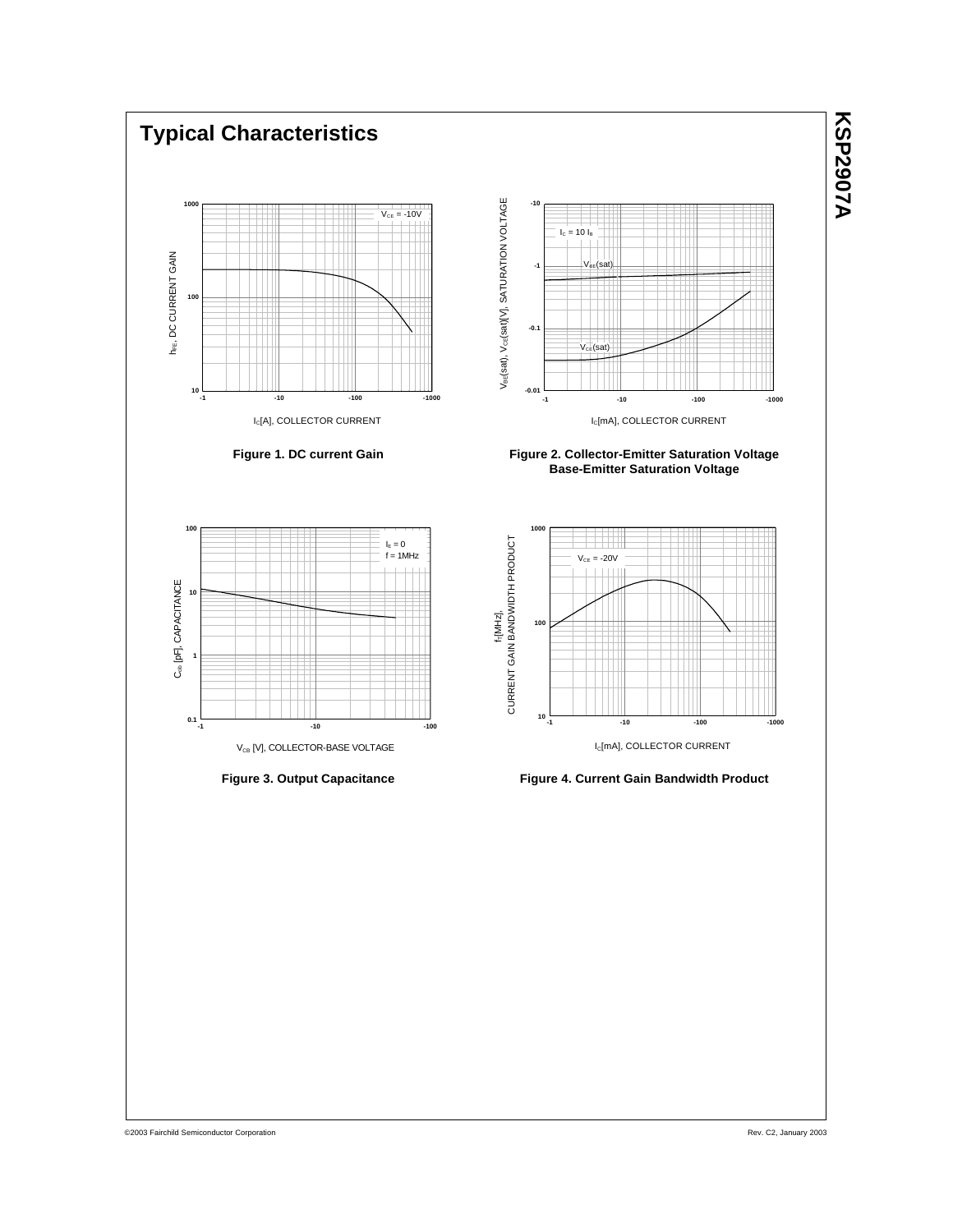